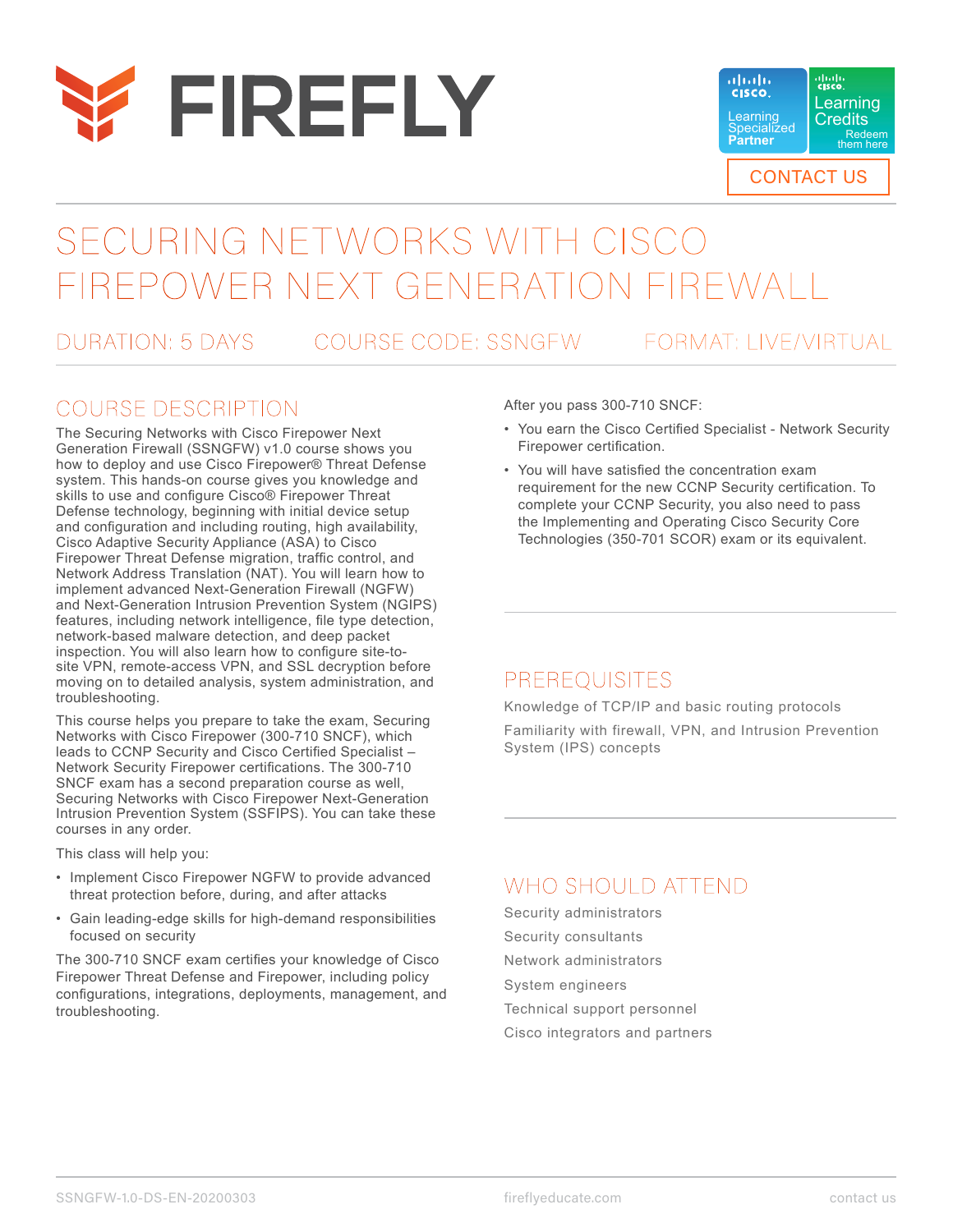

### LEARNING OBJECTIVES

Describe key concepts of NGIPS and NGFW technology and the Cisco Firepower Threat Defense system, and identify deployment scenarios

Perform initial Cisco Firepower Threat Defense device configuration and setup tasks

Describe how to manage traffic and implement Quality of Service (QoS) using Cisco Firepower Threat Defense

Describe how to implement NAT by using Cisco Firepower Threat Defense

Perform an initial network discovery, using Cisco Firepower to identify hosts, applications, and services

Describe the behavior, usage, and implementation procedure for access control policies

Describe the concepts and procedures for implementing security intelligence features

Describe Cisco Advanced Malware Protection (AMP) for Networks and the procedures for implementing file control and advanced malware protection

Implement and manage intrusion policies

Describe the components and configuration of site-to-site VPN

Describe and configure a remote-access SSL VPN that uses Cisco AnyConnect®

Describe SSL decryption capabilities and usage

### COURSE OUTLINE

#### 1. Cisco Firepower Threat Defense Overview

Examining Firewall and IPS Technology

Firepower Threat Defense Features and Components Examining Firepower Platforms

Examining Firepower Threat Defense Licensing

Cisco Firepower Implementation Use Cases

#### 2. Cisco Firepower NGFW Device Configuration

Firepower Threat Defense Device Registration FXOS and Firepower Device Manager Initial Device Setup Managing NGFW Devices Examining Firepower Management Center Policies Examining Objects Examining System Configuration and Health Monitoring Device Management Examining Firepower High Availability Configuring High Availability Cisco ASA to Firepower Migration Migrating from Cisco ASA to Firepower Threat Defense 3. Cisco Firepower NGFW Traffic Control

Firepower Threat Defense Packet Processing Implementing QoS Bypassing Traffic

#### 4. Cisco Firepower NGFW Address Translation

INAT Basics Implementing NAT NAT Rule Examples Implementing NAT

#### 5. Cisco Firepower Discovery

Examining Network Discovery Configuring Network Discovery

#### 6. Implementing Access Control Policies

Examining Access Control Policies Examining Access Control Policy Rules and Default Action Implementing Further Inspection Examining Connection Events Access Control Policy Advanced Settings Access Control Policy Considerations Implementing an Access Control Policy

#### 7. Security Intelligence

Examining Security Intelligence Examining Security Intelligence Objects Security Intelligence Deployment and Logging Implementing Security Intelligence

#### 8. File Control and Advanced Malware Protection

Examining Malware and File Policy Examining Advanced Malware Protection

### 9. Next-Generation Intrusion Prevention Systems

Examining Intrusion Prevention and Snort Rules Examining Variables and Variable Sets Examining Intrusion Policies